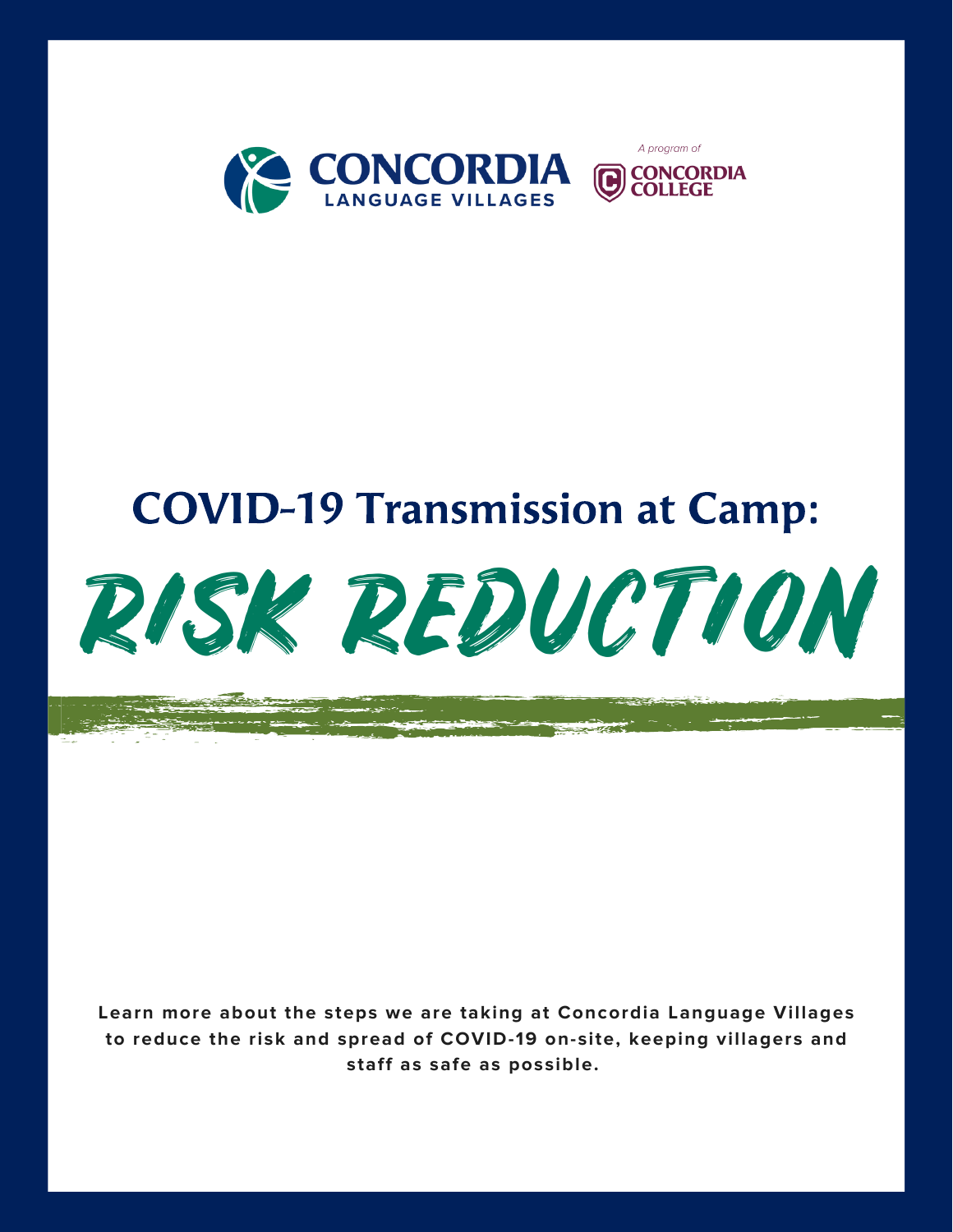Concordia Language Villages has taken rigorous steps to reduce the risk of COVID-19 transmission in connection with our programs. Even still, participation in a residential Language Village program (including any related travel) carries certain inherent COVID-19 risks that aren't easy to avoid.

Inherent risks may include, but are not limited to:

- Coming into close contact with individuals or objects that may be carrying COVID-19.
- Transmitting or contracting COVID-19, directly or indirectly, to or from other individuals.
- Injuries and/or complications ranging in severity from minor to catastrophic, including death, resulting directly or indirectly from COVID-19 or the treatment thereof.

With your help and commitment, we can create an environment that helps to protect the health and well-being of all participants and staff! Here's how we can work together:

## EXPECTATIONS PRIOR TO ARRIVAL

- All participants **must** be fully vaccinated.
	- To consider you fully vaccinated, you will need to have received either two doses of a two-dose series or one dose of a one-dose series.
		- Upload proof of vaccination to CampDoc health records
		- We highly recommend boosters for any eligible participant
- All participants are required to submit proof of a negative COVID test within **72 hours** of arrival
	- Test results will be uploaded into CampDoc
	- o Tests can be PCR or home antigen tests
		- **Please remember PCR tests are more accurate and, thus, more likely to detect an** asymptomatic COVID-19 infection.

## EXPECTATIONS WHILE LIVING ON-SITE

- While on-site, there will be lots of opportunities to mingle with other villagers. During these moments, we expect at least one of three main mitigation measures (masks, distance or outdoors) to be followed:
	- Outdoors as a group; no masks required
	- Indoors; no masks are required when spaced more than six feet apart or within individual family living quarters.
	- **IF** Indoors; masks required when less than six feet apart
	- Masks:
		- N95, KN95 or KF94 masks offer the best protection
		- **Cloth face coverings must be tight-fitting around both nose and chin.**